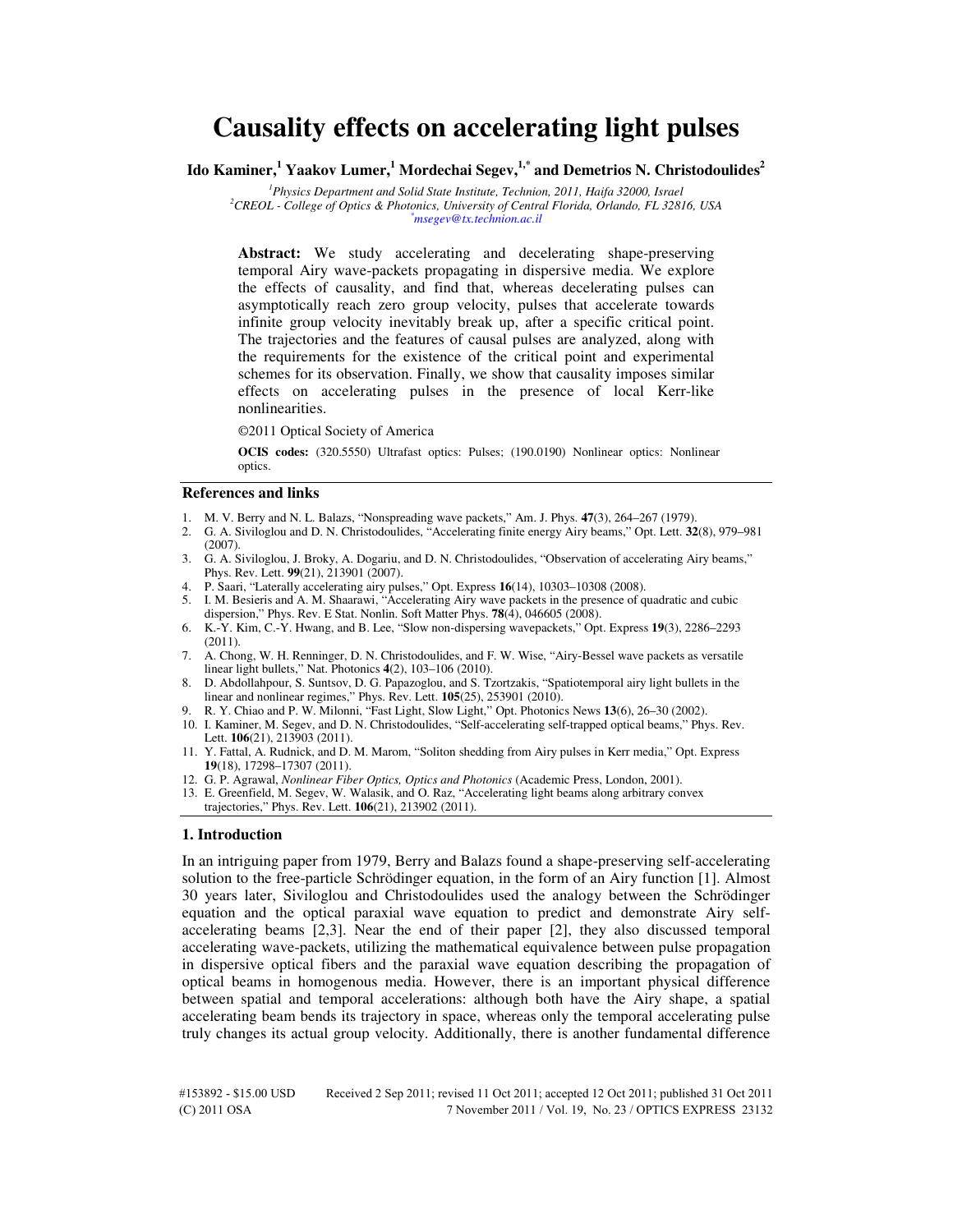between the two cases of accelerating wave-packets: the temporally accelerating pulse must obey causality, whereas the spatial Airy beam can bend either way, depending only on its shape at the launch plane.

Many theoretical and experimental studies have followed reference [2,3], but only a handful dealt with acceleration in the temporal domain. For example, cases where the temporal acceleration is integrated into the self-bending Airy beam, to create lateral acceleration [4]. Another example describes a method to spatially modulate an input pulse, causing it to accelerate in time. A detailed study is provided in [5], where the accelerating Airy solution is found and generalized to systems with third order dispersion. In all previous studies on accelerating pulses, including in the presence of third-order dispersion, the wavepacket accelerates along a parabolic trajectory. In a related area, temporally-accelerating Airy solutions were predicted in plasmonic slab waveguides [6]. Interestingly, extending the concept of accelerating wavepackets into several dimensions has led to exciting experiments towards the generation of linear light bullets [7,8]. This ongoing research on accelerating pulses raises many questions: Does an accelerating pulse accelerate forever, until its group velocity diverges? Assuming that pulses can also be decelerated, how slow can they get [9]? Furthermore, following the recent prediction on the existence of self-accelerating self-trapped nonlinear beams [10], it is natural to ask what other physical phenomena will appear for Airy pulses in the presence of nonlinearity, as initial studies [10, 11] have begun to unravel ? But perhaps the most intriguing question is what happens when the Airy pulse is designed to accelerate to a group velocity faster than light? Is this at all possible? If so, under what conditions, and at which point would this happen? What would be the physics when a pulse "attempts" to acquire an infinite speed? Undoubtedly, this region, "close to the boundaries of absurd", holds most of the intriguing physics.

Here we study the propagation of accelerating and decelerating shape-preserving temporal wave-packets in linear media and in media exhibiting instantaneous and spatially-local Kerrlike nonlinearities. The requirements for the existence of such pulses are analyzed, and a setup with realistic parameters is proposed. We find two regimes. For decelerating pulses, we find that the velocity of the wavepacket begins with the group-velocity of the pulse, and decreases all the way to zero, which it would reach asymptotically after an infinite propagation distance. For accelerating pulses, we show that the velocity of the wavepacket begins with the group velocity of the pulse, and seems to diverge even after a finite propagation distance, where we find that the wavepacket breaks apart. This phenomenon can be observed even in the presence of high order dispersion terms, as it is caused solely because casualty is imposed on the initial conditions. We investigate this point of "diverging speed" and find what happens to the pulse before and after the point. We conclude with applications arising from the abrupt breakup of the Airy pulse.

## **2. Derivation and trajectories**

We begin with the general case that includes linear media and media exhibiting an instantaneous Kerr-like, spatially local, nonlinear response. In a one-dimensional (1D) dispersive medium, with second order dispersion of *k"*, and negligible higher dispersion, the slowly-varying envelope approximation gives

$$
i\psi_z + i\psi_t / v_0 - \frac{1}{2}k''\psi_{tt} + \gamma\psi = 0 \tag{1}
$$

where  $\psi = \psi(z, t)$  is the (complex) envelope of the wavepacket, and  $\gamma = \gamma (\vert \psi \vert^2)$  is the nonlinear response, which throughout this paper is assumed to be a function of the pulse intensity  $|\psi|^2$ only. From this point, we follow the derivation of our previous paper [10], which has predicted and analyzed nonlinear self-accelerating beams. As shown there, for a broad class of spatially-local nonlinearities, any localized shape-preserving accelerating solution must move along a parabolic trajectory. Temporally, this means that the nonlinearity must be instantaneous, and also that, whenever the pulse intensity drops to zero the nonlinear effect also disappears. Therefore, we can write the general **accelerating** solution of Eq. (1) as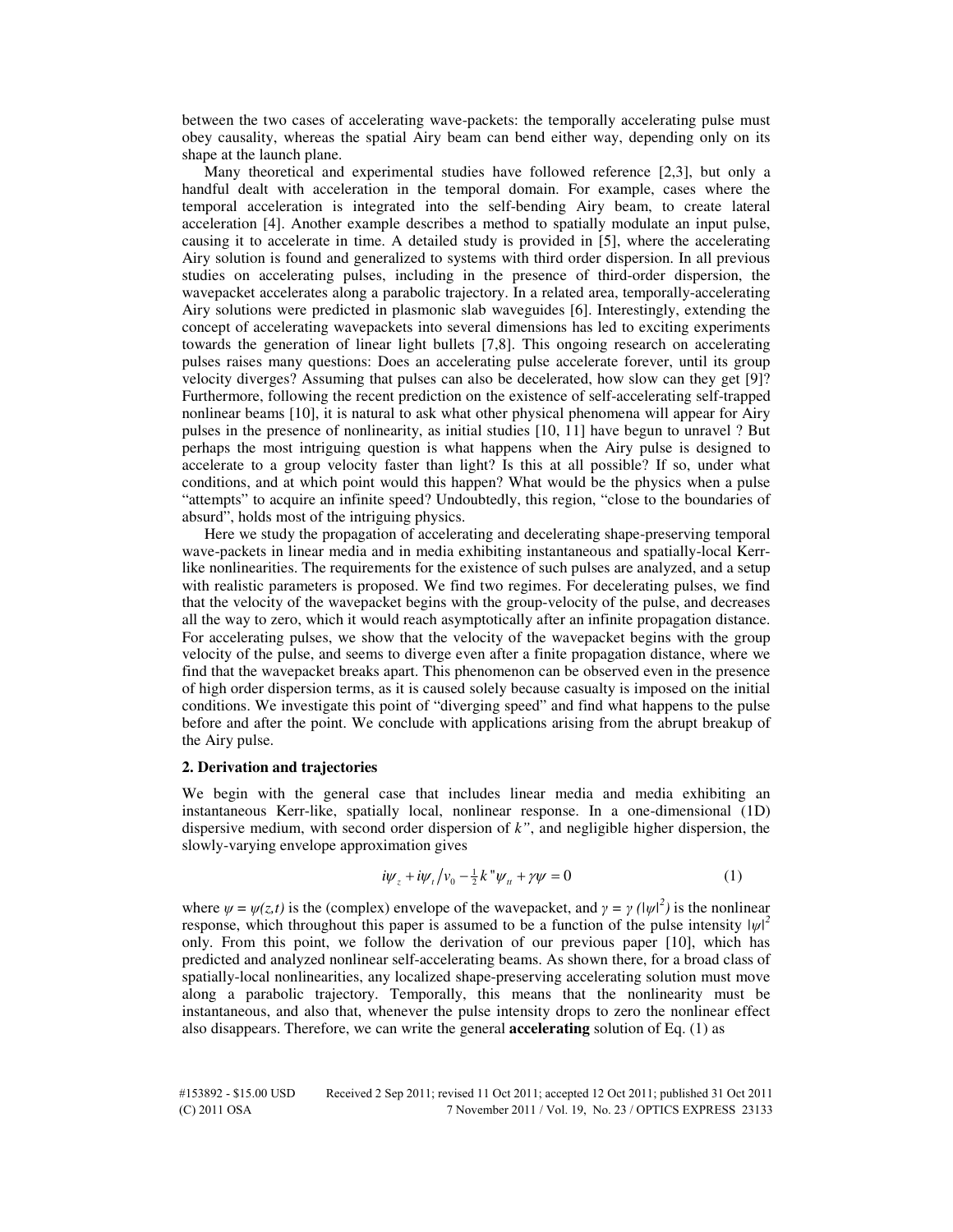$$
\psi = A \left( \frac{t - t_0}{T} - \frac{z}{T v_0} - \frac{k^{\prime \prime 2} z^2}{4T^4} \right) e^{i \theta(z, t)}
$$
(2)

where *A* is some function of  $t$  (see [10]), which in the linear regime coincides with the Airy function, and  $v_0$  is the group velocity evaluated at the carrier frequency of the pulse. On the other hand  $t_0$  is an arbitrary shift in time. The phase term is a real function, given as

$$
\theta = z(t - t_0) \left( \frac{k''}{2T^3} \right) - z^2 \left( \frac{k''}{2T^3 v_0} \right) - z^3 \left( \frac{k''^3}{12T^6} \right) \tag{3}
$$

where  $T$  is a scaling parameter (say, the width of the main "lobe" in the temporal "pulse"). Figure 1a presents examples of *T<0* (inverting it right-left would make it represent *T>0*). Hence, for *T*<0, generating the pulse means increasing the amplitude exponentially, then slowing the increase until the maximum is reached, and then decreasing it in an oscillatory manner – following the shape of the Airy function. As we have shown in our paper on nonlinear accelerating beams [10], this general trend occurs also for all nonlinear accelerating beams in Kerr and saturable Kerr-like media: one side has exponential decay and the other decays in an oscillatory manner. Truncating the exponential tail has virtually no effect on the beam, whereas truncating the oscillatory tail defines a finite distance during which the beam is able to accelerate, and after that the acceleration stops, and the beam experiences diffraction broadening. The same situation will occur for a temporal pulse.

With this in mind, the choice between *T>0* and *T<0* determines which comes first: the exponentially decaying tail  $(T<0)$  or the oscillatory tail  $(T>0)$ . The major difference between these two choices is easily understood when deriving the group velocity of the beam:

$$
v = \frac{dz}{dt} = \frac{1}{\frac{1}{v_0} + \frac{k^{n^2} z}{2T^3}} = \frac{v_0}{1 + \frac{k^{n^2} z}{2T^3} v_0}
$$
(4)

For *T>0*, the group velocity decreases with distance (hence also in time), therefore, the wavepacket decelerates to zero group velocity, which is reached after an infinite distance (Fig. 2a). The opposite case, of *T<0*, has an increasing velocity (Fig. 2b). Here, the wavepacket accelerates, and surprisingly, should reach an infinite speed after a finite distance of *zcritical =*   $2|T|^3/(k^{3/2}v_0)$ . We call this point the "critical point". Note that the critical point also has a meaning in the decelerating case – it is the point where the pulse slowed to exactly half of its initial velocity.

We emphasize that, up to this point, the formulation is completely general, without any need to specify the nonlinearity, except for stating that the nonlinear refractive index change is a local function of the optical intensity  $\gamma = \gamma (\vert \psi \vert^2)$ .

These findings are a direct outcome of the exact solution. They immediately raise the question, how can that be that an exact solution to a physical propagation equation yields wavepackets that could accelerate to infinite velocities? One could argue that perhaps the problem is with the equation, which uses dispersion to second-order only, whereas in all physical systems the dispersion curve is some analytic function, and the second order is merely the leading term in a Taylor expansion [12]. In other words, would adding third-order dispersion necessarily leads to some bound on the maximum velocity of an accelerating pulse? What happens to causality, how does it enter the evolution equation and how does it affect the solutions? The purpose of this article is to address this kind of questions.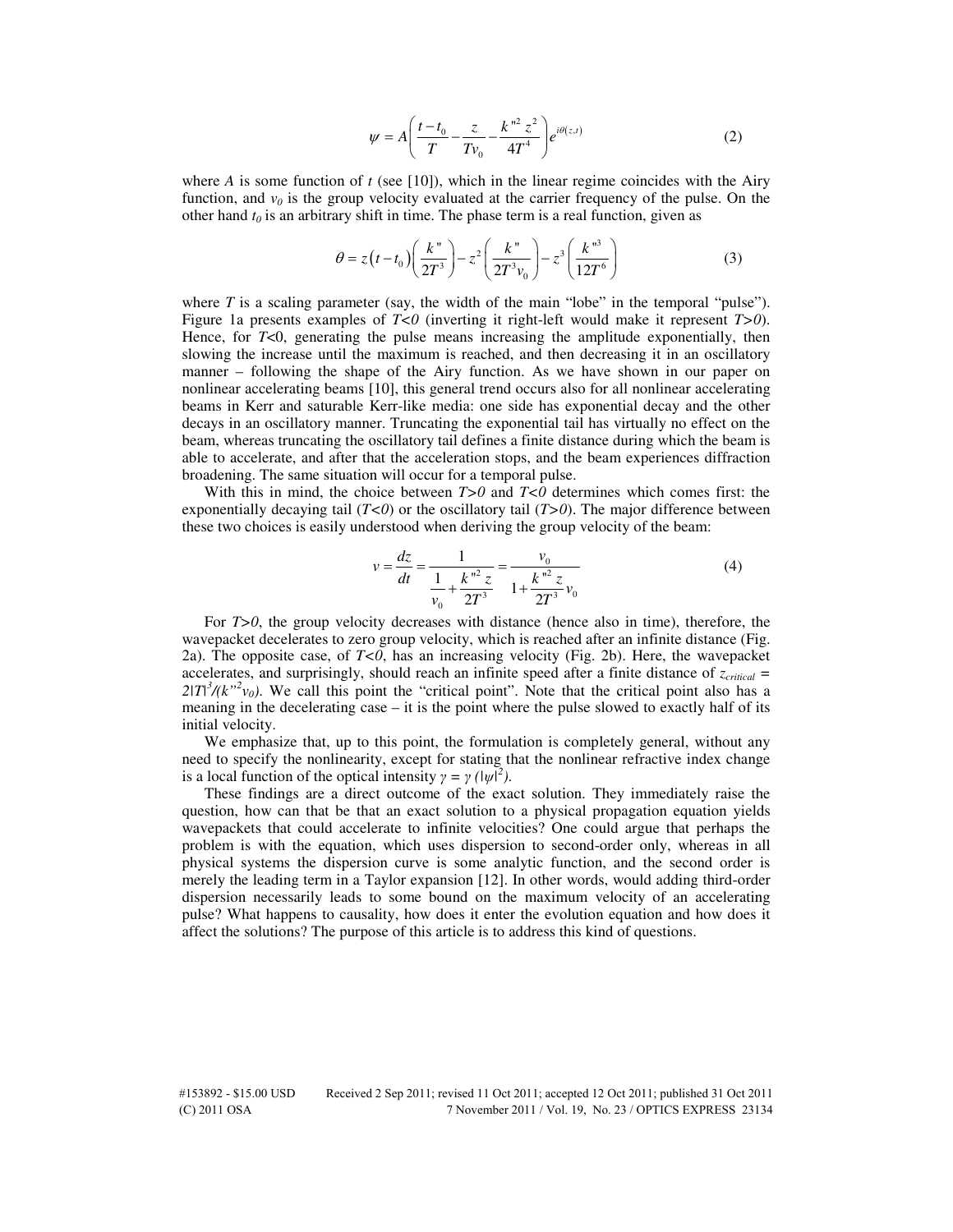

Fig. 1. Dynamics of an accelerating Airy wavepacket. (a) Without imposing causal initial conditions, the wavepacket comprises of two counter-propagating pulses, with positive and negative group velocities. (b) Physical propagation: frequencies with negative group velocities are eliminated. (c) Unphysical backward propagation: frequencies with positive group velocities are eliminated. (d) Propagation with third-order dispersion included, and without imposing causal initial conditions. The white dashed line marks the position of the critical point.

#### **3. Solving the mystery: what actually happens at the vicinity of the critical point?**

Let us first handle the linear case of Eq. (1). As shown above, the analytic solution for accelerating shape-preserving solutions of Eq. (1) yields a critical point. At such point, the trajectory of the main lobe (Fig. 1a) has infinite slope, which one may naively interpret as infinite velocity (dashed line). But even more bizarre is the fact that the trajectory continues after this critical point backwards in time (curve above the dashed line). It seems that not only the speed diverges, but also causality is violated. How can this be? What actually happens at the vicinity of the critical point?

The answer is actually intuitive. The analytic Airy solution of Eq. (1) does not represent one pulse accelerating towards the critical point, but rather two pulses. The pulses are "launched" from opposite sides of the *z*-axis, with opposite group velocities, and meet exactly at the critical point (see Figs. 1b,c, where the dashed white line marks the critical point). Figure 1b and 1c shows the propagation of the wavepacket comprised only of frequency components of the Airy pulse that have positive (negative) group velocity. What seems in Fig. 1a as causality breaking (above the dashed line) is simply the trajectory of the backwardmoving pulse, because Fig. 1a is simply the superposition of Figs. 1b and 1c. The infinite slope of the trajectory at the critical point is observed as the interference between the tails of the two pulses when they reach their meeting point. Another intuitive explanation is that the wavepacket at any specific plane *z* is composed of both forward and backward propagating waves. Mathematically, this arises from Eq. (1) being a second-order differential equation.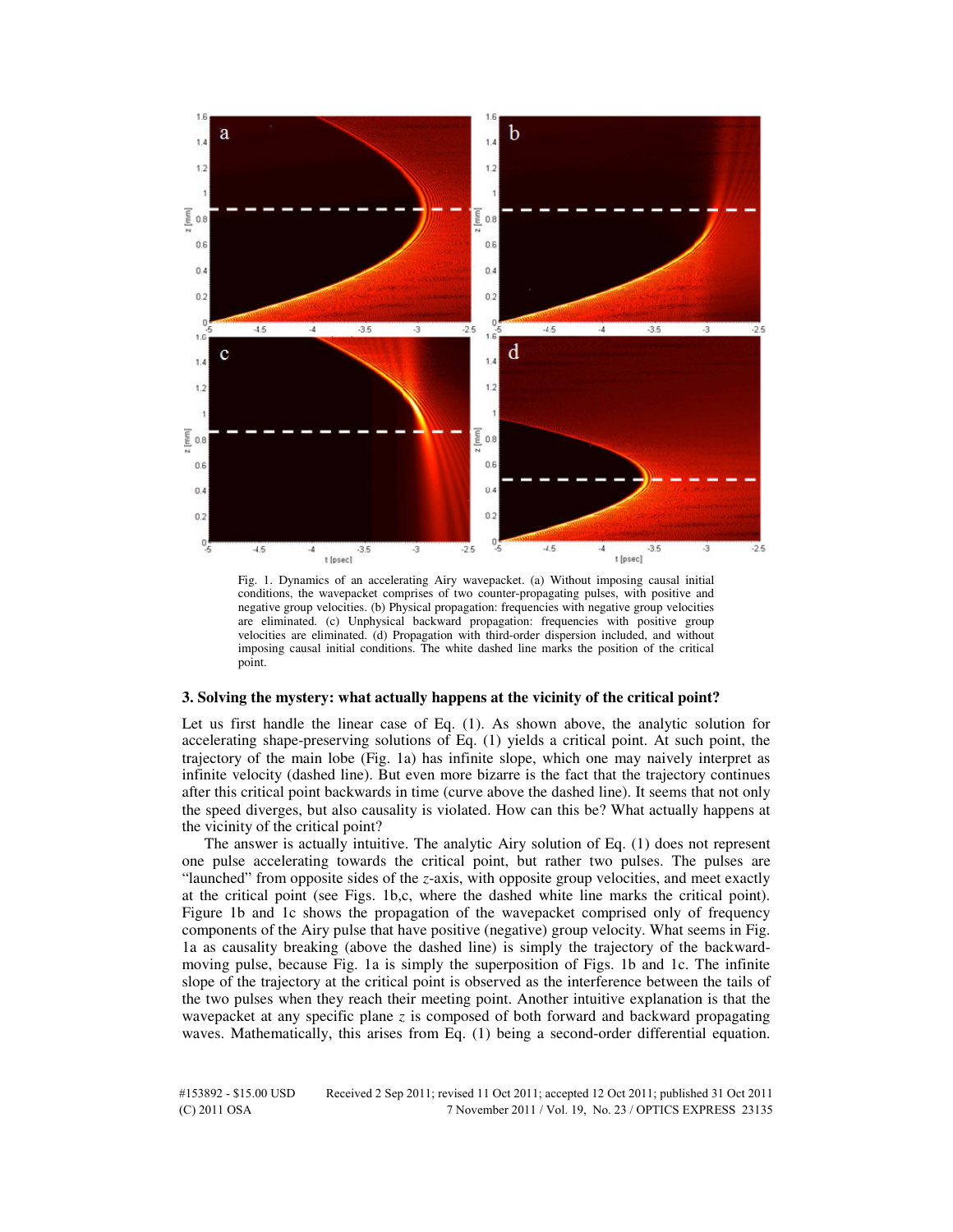Therefore, the seemingly causality-breaking is due to backward propagating waves that are assumed in the initial condition (as in Fig. 1c). This issue will be discussed in more details in the next section.

In experiments, one launches only one Airy-shaped pulse from only one side of the medium. i.e., the wavepacket at the initial plane  $z = 0$  has only forward propagating frequencies components (those with positive group velocity). Hence, the physical Airy pulse is actually a "half-Airy" pulse. This way, the pulse would not interfere with a backward propagating twin at the critical point. The actual dynamics is therefore not the propagationinvariant Airy solution of Eq. (1). This peculiarity – that a single Airy pulse does not have the full dynamics of an Airy solution – leads to an interesting question: What happens at the critical point when only one pulse arrives there? We expect the Airy pulse to propagate as a shape-preserving wave structure until the critical point, because it has no interaction with the non-existing twin. But then, exactly at the critical point and beyond it, the propagationinvariant Airy dynamics should break down and the pulse should suddenly change its shape.

To study the behavior at the vicinity of the critical point, we simulate the propagation of an Airy pulse launched from  $z = 0$ , after cutting out (in the Fourier space) the backward propagating frequencies. This yields the dynamics of the "half-Airy" pulse. The results are shown in Fig. 1b, and exhibit a rapid breakup of the pulse (within ~0.1*mm* in this example), that up to the critical point has been shape-preserving. The breakup occurs within a time frame *T* (hence the breakup distance is  $cT$ ), where T, as defined above, is approximately equal to one half of the width of the main "lobe" of the Airy pulse. That is to say that the breakup distance tends to be much shorter than the dispersion length of pulses of a spectral width that can be well described within the framework of Eq.  $(1)$ . To put this breakup distance,  $(cT)$ , on quantitative grounds, it is instructive to compare it to the 'temporal Rayleigh length' near the critical point, which is approximately equal to the dispersion length of the first lobe  $(T^2/k)$ . Therefore, in order to call the breakup 'abrupt', the requirement is  $k''c\lt T$ . This condition is easily fulfilled when put together with the conditions in the next section.

The maximal intensity of the pulse remains constant during propagation until it gets close to the critical point, where the maximal intensity drops. The pulse continues to propagate after the critical point, but the pulse broadens and its maximum intensity decays. Figure 1c displays the dynamics of the opposite pulse, where the forward-propagating frequencies were cut out, hence simulating only the backward-moving part. The superposition of the two counterpropagating pulses is mathematically equivalent to Fig. 1a.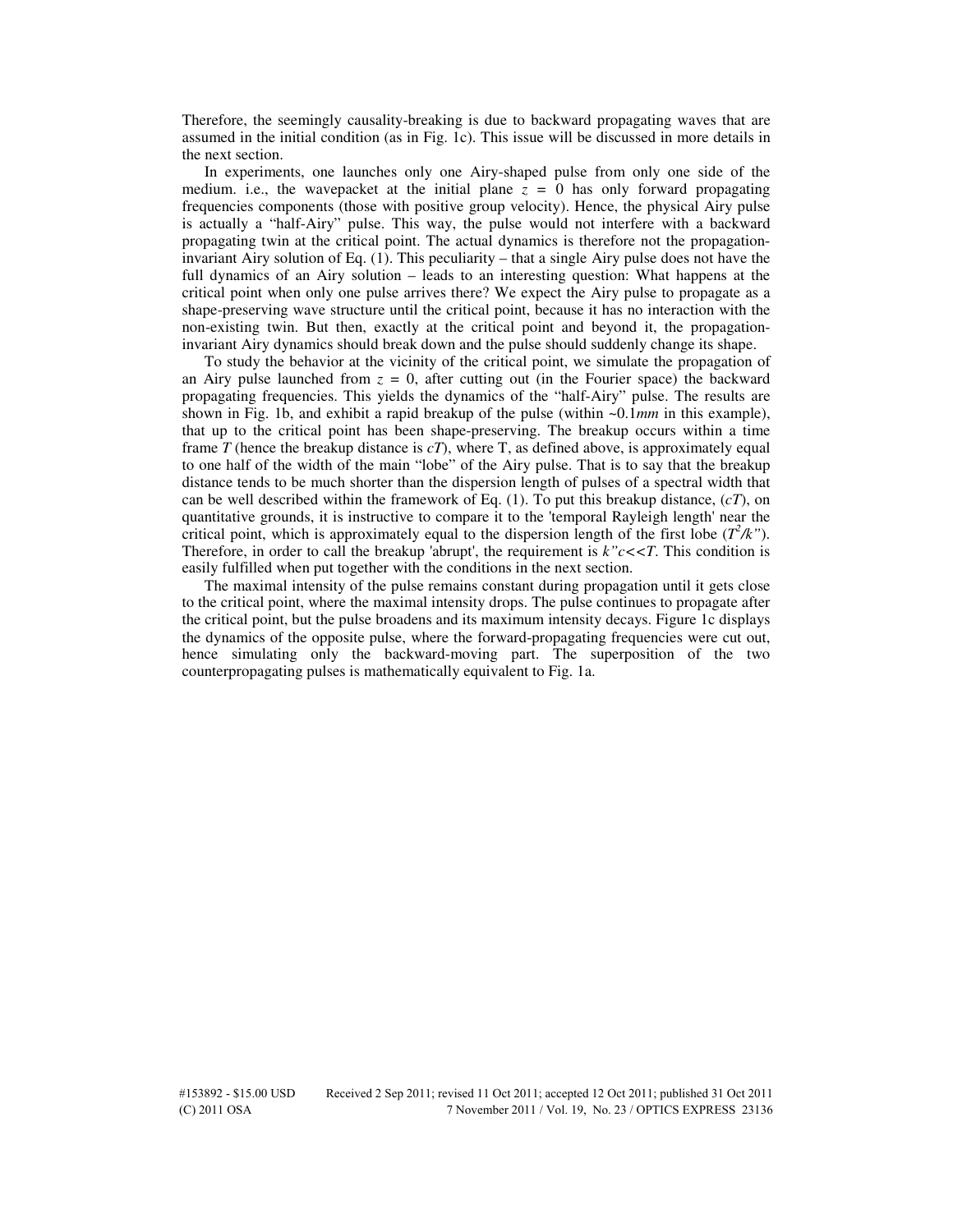

Fig. 2. Schematic trajectories of (a) a decelerating and (b) an accelerating Airy wavepacket. The dashed tangent lines mark the point where acceleration stops due to the finite extent of the pulse. (c) The spectrum of an Airy pulse truncated at the critical frequency, and compared to the carrier frequency.

#### **4. Critical point: existence conditions**

One might be tempted to suggest that perhaps the critical point is non-physical, but rather an artifact of the approximations involved, such as the fact that the dispersion we use is secondorder only. That is, one could justly question whether high-order dispersion could interfere with the breakup phenomenon and prevent it from happening. Moreover, in practical terms, the distance *zcritical* might be too far for a realistic experimental system, or require an extremely long pulse to observe the breakup. Also, the necessary frequency spectrum of the pulse might be too wide and come too close to the carrier frequency. This section comes to show that the critical point truly exists, and to investigate the necessary and sufficient conditions for the observation of the breakup and the critical point.

To handle the issue of higher-order dispersion, we simulate the propagation of the (noncausal) Airy solution of Eq. (1), in the presence of strong third-order dispersion. The result is presented in Fig. 1d. We find that adding the third-order dispersion indeed changes the propagation dynamics (compare Fig. 1d to Fig. 1a), but the rapid breakup behavior of the pulse is clearly apparent nevertheless.

As mentioned above, part of the spectrum of the Airy pulse gives rise to backward propagating waves, as shown in the example of Fig. 2c. Interestingly, the division between positive and negative group velocities is not symmetric. Let us explain the asymmetry. Denoting the transition point between the two parts of the spectrum as the "critical frequency" *ωc* , which is found by deriving the group velocity and setting it to zero. This procedure is simple when we neglect dispersion terms above the second order, and gives  $\omega_c = I/(k''v_0)$ . To see the critical point, a non-negligible part of the power of the pulse should have its frequency above  $\omega_c$ . In addition, the carrier frequency  $\omega_0$  must be much larger than  $\omega_c$ , to allow the generation of such a pulse. From  $\omega_0$ >> $\omega_c$ , we get a condition that does not depend on the pulse itself, but depends only on the medium in which the pulse is propagating, yielding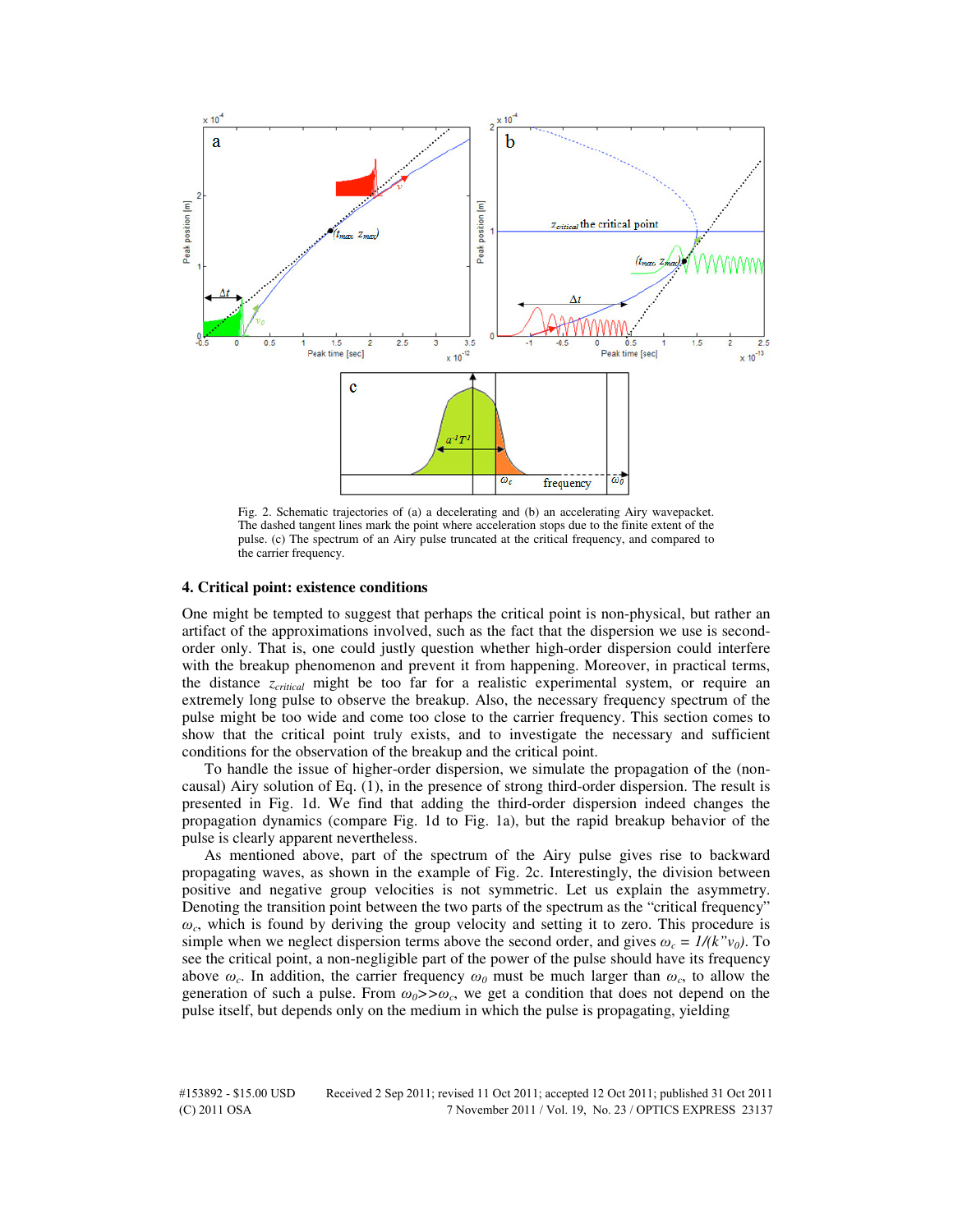$$
\omega_0 v_0 k \implies 1 \tag{5}
$$

But this condition is insufficient to guarantee the phenomena associated with the rapid pulse breakup: the actual width of the Airy pulse (~number of lobes) must be also considered. Physically, the Airy wavepakcet cannot have an infinitely-long tail. Hence, just like the Airy beams in space, which are always launched from a finite aperture and hence are diffractionfree only for a finite propagation distance, also for temporal pulses the tail must be truncated at some point. Hence, the propagation-invariant Airy dynamics of the temporal pulse lasts only for a finite distance. The concept of the critical point arises from causality, not from the truncation of the pulse. Hence, to observe the critical point, the truncation must be such that the propagation-invariant dynamics should last for a distance much larger than *zcritical*. Given a physical truncated pulse which accelerates and is shape-preserving for a finite distance  $z_{max}$ , let us compare  $z_{max}$  with  $z_{critical}$ . For convenience of the calculation, let us use the truncation method suggested in [2], where the initial Airy beam was multiplied by an exponential tail, to yield a "finite energy Airy pulse". As in [2], using the parameter *a* for the decay rate and multiplying the wavepacket in the linear system by  $exp(a^2 t/T)$ , we get an effective Gaussian window in the Fourier plane  $exp(-a^2\omega^2T^2)$ . This Gaussian window is drawn in Fig. 2c, along with  $\omega_0$  and  $\omega_c$  which appear as vertical lines. To allow the generation of an accelerating beam which arrives at the critical point and breaks up there, the width of the spectrum,  $a^{-1}T^{-1}$ , should be larger than  $\omega_c$  and at the same time much smaller than  $\omega_0$ . The former condition is to ensure that part of the power will have a negative group velocity, and the latter is to ensure that the resolution of the temporal structure does not fall close to within a single oscillation period  $2\pi/\omega_0$ . Altogether, the ability to observe the critical point necessitates

$$
T\omega_0 \gg \frac{1}{a} > \frac{T}{k''v_0} \tag{6}
$$

In the case of nonlinear propagation, the decay-rate parameter *a* loses its meaning, because the spectral comparison is not valid (and of course the pulse is not an Airy). To find the analogous constrains for the nonlinear case, we recall that *a* controls the distance of acceleration. The condition (6) arises from requiring that the finite acceleration distance will be larger than the critical distance. To find the acceleration distance in a nonlinear case, we qualitatively draw the line from the end of the tail tangent to the trajectory of the peak. Figures 2a and 2b present the trajectory of the wavepacket with the tangent (black dashed line) and the farthest point of acceleration/deceleration marked as  $(t_{max}, z_{max})$ . The point where the tangent crosses the  $t$  axis is determined by the width of the wavepacket, hence this temporal width, *∆t*, gives the distance of propagation: The ratio *∆t/|T|* is qualitatively the number of lobes that the wavepacket carries, and is equal to  $a^{-2}$ . Now, we compare this distance to the value of the critical point and derive the same inequality as in (6).

Note that, we find numerically that this "tangent" technique, whose logic is equivalent to caustics methods, works reasonably well also in nonlinear media, even though caustics assume linear rays. The underlying reason why this method works in the nonlinear case relates to the conservation of momentum in Eq. (1).

### **5. Physical realization**

We would like to end this article with a specific design for experimental observation of the effects driven by causality on accelerating pulses. Namely, we ask what realistic system will exhibit the causality-driven pulse breakup? Substituting the wavelength of visible light, and group velocity close to *c* in expression (5) forces *k"* to be much larger than 800 *fsec<sup>2</sup> /mm* (otherwise the fraction of power contained in the backward-propagating frequencies is negligible). Unfortunately, "conventional" optical materials (such as glass) have *k"* which is too small by an order of magnitude. Other commonly used materials (e.g., SF10 glass at short wavelengths) have their *k"* around a few hundreds *fsec<sup>2</sup> /mm* - which is still not good enough, unless we work in the UV. Therefore, it would be necessary to use a medium with a tailored dispersion, where the second-order dispersion is high while the third-order dispersion is small.